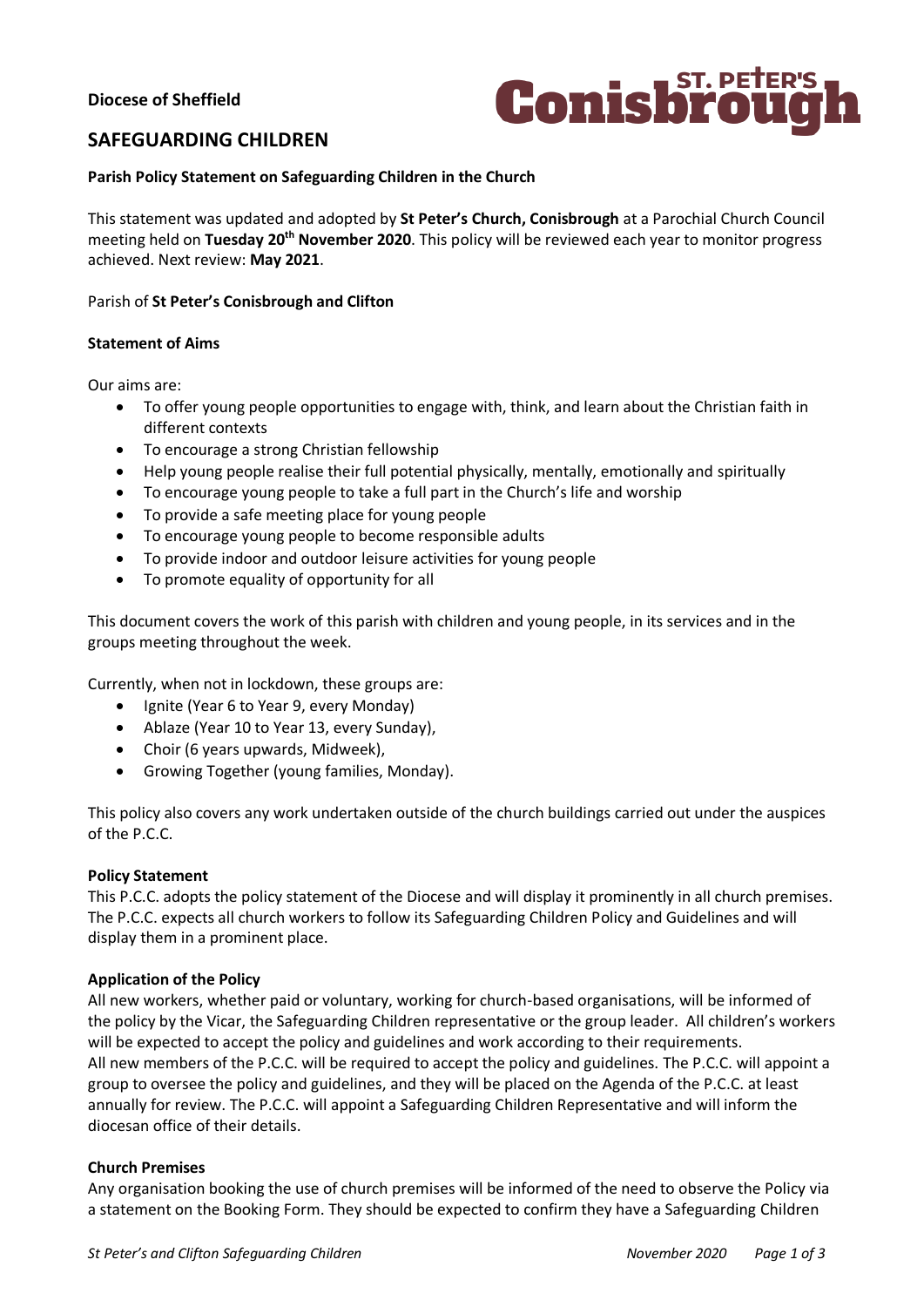policy and appropriate insurance. Individuals booking church premises for private functions will have the policy drawn to their attention and accept their responsibility for protecting children at that function.

### **Recruitment**

The P.C.C. will follow the recruitment process included in the Safeguarding Children Policy. References, the Confidential Declaration and a DBS disclosure via the Diocesan system will be obtained. Appointment to any post, paid or voluntary, will not be made until these processes are complete. All appointments will be made on a conditional basis until the completion of a satisfactory probationary period. All those working with children and young people will follow the good practice guidelines in the Diocesan Safeguarding Children Policy and Guidelines.

#### **Registration and Parental Consent**

All groups will keep a register of those attending each session. Parental consent forms, including emergency contact details, must be completed for all participants, and must be available to group leaders whenever the group meets. This applies to all groups, whether meeting on church premises or elsewhere. Parental consent to photographs and videos must be obtained, using the consent form and principles in the diocesan guidelines.

#### **Insurance**

The P.C.C. will ensure that there is adequate insurance cover for all activities involving children and young people.

#### **Fire Regulations and Security**

All group leaders will be aware of fire regulations and the positions of fire extinguishers. They will be vigilant as to the presence of anyone on the premises during the meetings of the groups. They should know who to contact in an emergency relating to the building.

#### **Food and Hygiene**

If any group is involved in the preparation or selling of food, at least one leader should have completed the food hygiene and food safety course to ensure good practice is followed.

#### **First Aid and Accidents**

There should be a properly stocked first aid kit accessible to each group. In the event of any accident, an incident and accident report form should be completed. This should be kept securely in a marked file. Parents should also be informed of any accident.

#### **Providing an Independent Person**

Children and young people should have the opportunity to raise any concerns about any health and safety or safeguarding matters. A notice will be placed on the noticeboard and/or entrance to church and to all church premises with the name of the parish Safeguarding Children Representative/Officer, Childline telephone number and of any other independent person the parish appoints to afford this opportunity.

#### **Allegations**

If an allegation is received concerning the behaviour of an adult, the diocesan Allegations Policy (a copy of which can be found in the Safeguarding Children Policy) will be followed.

### **Concerns About or Reported by a Child**

This parish will follow the Diocesan Guidelines and report the concern to the Diocesan Safeguarding Adviser, or to the appropriate Archdeacon. In an emergency or if the child is at immediate risk the appropriate statutory agencies will be informed. All such concerns or incidents should be recorded and kept in a confidential place.